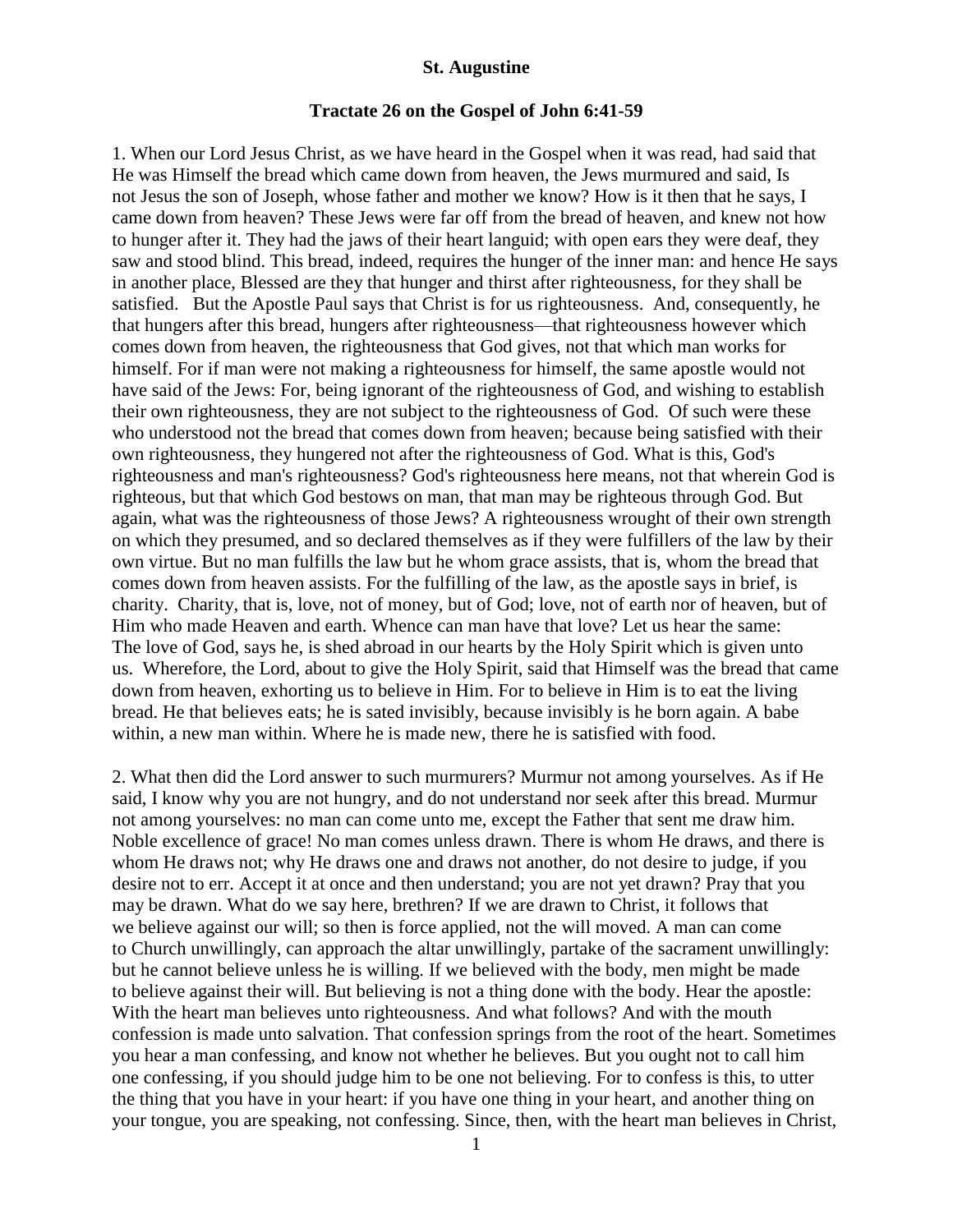which no man assuredly does against his will, and since he that is drawn seems to be as if forced against his will, how are we to solve this question, No man comes unto me, except the Father that sent me draw him?

3. If he is drawn, says someone, he comes unwillingly. If he comes unwillingly, then he believes not; but if he believes not, neither does he come. For we do not run to Christ on foot, but by believing; nor is it by a motion of the body, but by the inclination of the heart that we draw near to Him. This is why that [woman](http://www.newadvent.org/cathen/15687b.htm) who touched the hem of His garment touched Him more than did the crowd that pressed Him. Therefore the Lord said, Who touched me? And the [disciples](http://www.newadvent.org/cathen/05029a.htm) wondering said, The multitude throng You, and press You, and sayest Thou, Who touched me? And He repeated it, Somebody has touched me. That [woman](http://www.newadvent.org/cathen/15687b.htm) touched, the multitude pressed. What is touched, except [believed?](http://www.newadvent.org/cathen/02408b.htm) Whence also He said to that [woman](http://www.newadvent.org/cathen/15687b.htm) that wished to throw herself at His feet after His [resurrection:](http://www.newadvent.org/cathen/12789a.htm) 'Touch me not; for I am not yet ascended to the Father. You think me to be that alone which you see, touch me not. What is this? Thou suppose that I am that alone which I appear to you: do not thus [believe;](http://www.newadvent.org/cathen/02408b.htm) that is, touch me not for I am not yet ascended to the Father. To you I am not ascended, for thence I never departed. She touched Him not while He stood on the earth; how then could she touch Him while ascending to the Father? Thus, however, thus He willed Himself to be touched; thus He is touched by those by whom He is profitably touched, ascending to the [Father,](http://www.newadvent.org/cathen/06608a.htm) abiding with the [Father,](http://www.newadvent.org/cathen/06608a.htm) equal to the Father.

4. Thence also He says here, if you turn your attention to it, No man comes to me except he whom the Father shall draw. Do not think that you are drawn against your will. The mind is drawn also by [love.](http://www.newadvent.org/cathen/09397a.htm) Nor ought we to be afraid, lest perchance we be censured in regard to this evangelic word of the [Holy Scriptures](http://www.newadvent.org/bible/index.html) by men who weigh words, but are far removed from things, most of all from divine things; and lest it be said to us, How can I [believe](http://www.newadvent.org/cathen/02408b.htm) with the will if I am drawn? I say it is not enough to be drawn by the will; you are drawn even by delight. What is it to be drawn by delight? Delight yourself in the [Lord,](http://www.newadvent.org/cathen/08374c.htm) and He shall give you the desires of your heart. There is a pleasure of the heart to which that bread of heaven is sweet. Moreover, if it was right in the poet to say, Every man is drawn by his own pleasure, — not necessity, but pleasure; not obligation, but delight—how much more boldly ought we to say that a man is drawn to Christ when he delights in the [truth,](http://www.newadvent.org/cathen/15073a.htm) when he delights in blessedness, delights in righteousness, delights in everlasting life, all which Christ is? Or is it the case that, while the senses of the body have their pleasures, the mind is left without pleasures of its own? If the mind has no pleasures of its own, how is it said, The sons of men shall trust under the cover of Your wings: they shall be well satisfied with the fullness of Your house; and You shall give them drink from the river of Your pleasure. For with You is the fountain of life; and in Your light shall we see light? Give me a man that loves, and he feels what I say. Give me one that longs, one that hungers, one that is travelling in this wilderness, and thirsting and panting after the fountain of his [eternal](http://www.newadvent.org/cathen/05551b.htm) home; give such, and he [knows](http://www.newadvent.org/cathen/08673a.htm) what I say. But if I speak to the cold and indifferent, he [knows](http://www.newadvent.org/cathen/08673a.htm) not what I say. Such were those who murmured among themselves. He whom the Father shall draw, says He, comes unto me.

5. But what is this, Whom the Father shall draw, when Christ Himself draws? Why did He say, Whom the Father shall draw? If we must be drawn, let us be drawn by Him to whom one who loves says, We will run after the odor of Your ointment. But let us, brethren, turn our minds to, and, as far as we can, apprehend how He would have us understand it. The Father draws to the Son those who [believe](http://www.newadvent.org/cathen/02408b.htm) in the [Son,](http://www.newadvent.org/cathen/14142b.htm) because they consider that God is His Father. For God begot the Son equal to Himself, so that he who ponders, and in his [faith](http://www.newadvent.org/cathen/05752c.htm) feels and muses that He on whom he has [believed](http://www.newadvent.org/cathen/02408b.htm) is equal to the [Father,](http://www.newadvent.org/cathen/06608a.htm) this same is drawn of the Father to the Son.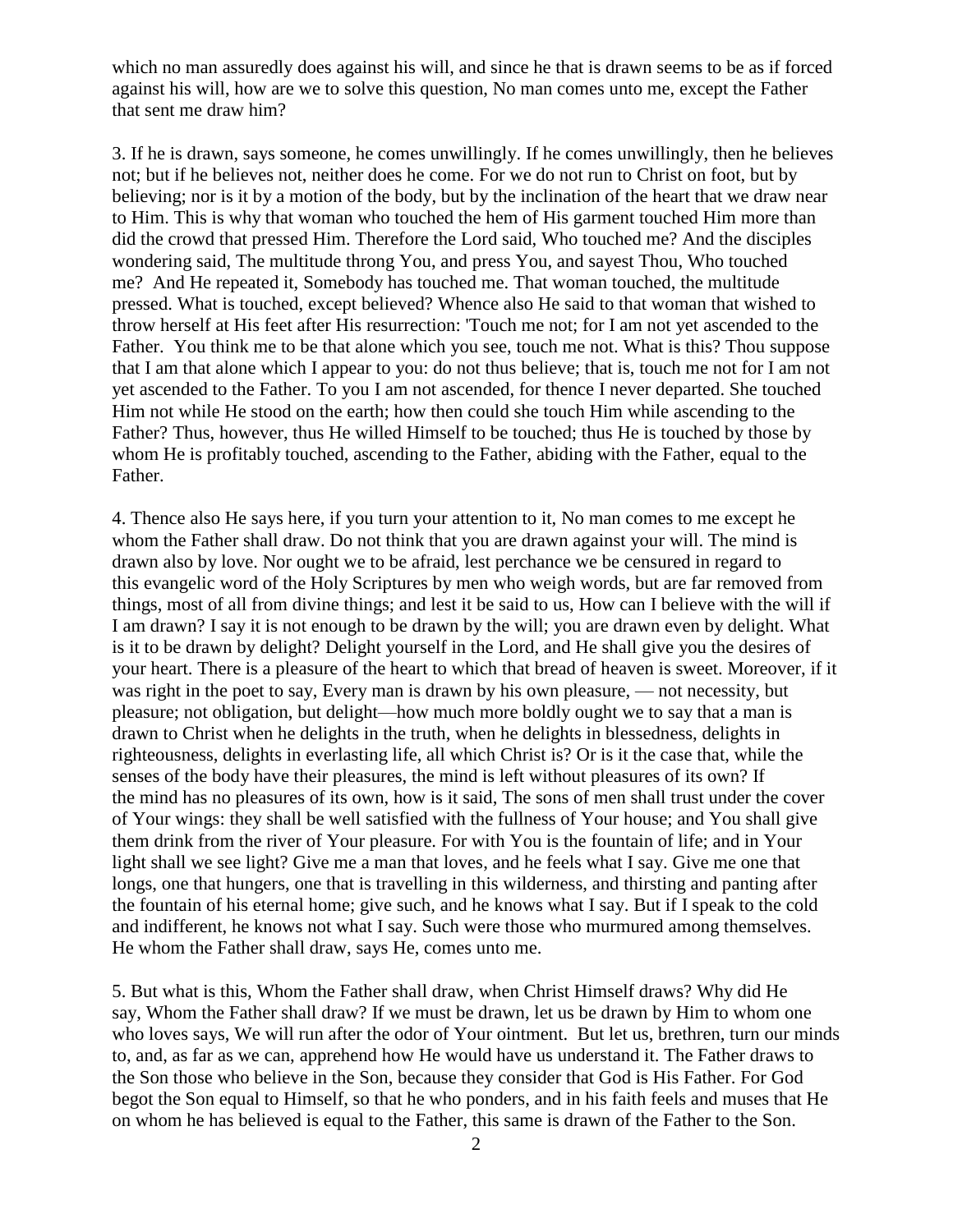[Arius](http://www.newadvent.org/cathen/01718a.htm) [believed](http://www.newadvent.org/cathen/02408b.htm) the Son to be creature: the Father drew not him; for he that believes not the Son to be equal to the [Father,](http://www.newadvent.org/cathen/06608a.htm) considers not the Father. What do you say, [Arius?](http://www.newadvent.org/cathen/01718a.htm) What, O [heretic,](http://www.newadvent.org/cathen/07256b.htm) do you speak? What is Christ? Not very [God,](http://www.newadvent.org/cathen/06608a.htm) says he, but one whom very God has made. The Father has not drawn you, for you have not understood the [Father,](http://www.newadvent.org/cathen/06608a.htm) whose Son you deny, it is not the Son Himself but something else that you are thinking of. You are neither drawn by the Father nor drawn to the Son; for the Son is very different from what you say. Photius said, Christ is only a [man,](http://www.newadvent.org/cathen/09580c.htm) he is not also God. The Father has not drawn him who thus believes. One whom the Father has drawn says: You are Christ, Son of the living God. Not as a [prophet,](http://www.newadvent.org/cathen/12477a.htm) not as John, not as some great and just man, but as the only, the equal, You are Christ, Son of the living God. See that he was drawn, and drawn by the Father. Blessed are you, Simon Barjonas: for flesh and blood has not revealed it to you, but my Father who is in heaven. This revealing is itself the drawing. You hold out a green twig to a sheep, and you draw it. Nuts are shown to a child, and he is attracted; he is drawn by what he runs to, drawn by loving it, drawn without hurt to the body, drawn by a cord of the heart. If, then, these things, which among earthly delights and pleasures are shown to them that [love](http://www.newadvent.org/cathen/09397a.htm) them, draw them, since it is [true](http://www.newadvent.org/cathen/15073a.htm) that every man is drawn by his own pleasure, does not Christ, revealed by the [Father,](http://www.newadvent.org/cathen/06608a.htm) draw? For what does the [soul](http://www.newadvent.org/cathen/14153a.htm) more strongly desire than the [truth?](http://www.newadvent.org/cathen/15073a.htm) For what ought it to have a greedy appetite, with which to wish that there may be within a healthy palate for judging the things that are [true,](http://www.newadvent.org/cathen/15073a.htm) unless it be to eat and drink wisdom, righteousness, [truth,](http://www.newadvent.org/cathen/15073a.htm) [eternity?](http://www.newadvent.org/cathen/05551b.htm)

6. But where will this be? There better, there more [truly,](http://www.newadvent.org/cathen/15073a.htm) there more fully. For here we can more easily hunger than be satisfied, especially if we have good hope: for Blessed, says He, are they that hunger and thirst after righteousness, that is here; for they shall be filled, that is there. Therefore when He had said, No man comes unto me except the Father that sent me draw him, what did He subjoin? And I will raise him up in the last day. I render unto him what he loves, what he hopes for: he will see what, not as yet by seeing, he has [believed;](http://www.newadvent.org/cathen/02408b.htm) he shall eat that which he hungers after; he shall be filled with that which he thirsts after. Where? In the resurrection of the dead; for I will raise him up on the last day.

7. For it is written in the [prophets,](http://www.newadvent.org/cathen/12477a.htm) And they shall all be taught of [God.](http://www.newadvent.org/cathen/06608a.htm) Why have I said this, O [Jews?](http://www.newadvent.org/cathen/08399a.htm) The Father has not taught you; how can you [know](http://www.newadvent.org/cathen/08673a.htm) me? For all the men of that kingdom shall be taught of [God,](http://www.newadvent.org/cathen/06608a.htm) not learn from men. And though they do learn from men, yet what they understand is given them within, flashes within, is revealed within. What do men that proclaim tidings from without? What am I doing even now while I speak? I am pouring a clatter of words into your ears. What is that that I say or that I speak, unless He that is within reveal it? Without is the planter of the tree, within is the tree's Creator. He that plants and He that waters work from without: this is what we do. But neither he that plants is anything, nor he that waters; but God that gives the increase. That is, they shall be all taught of [God.](http://www.newadvent.org/cathen/06608a.htm) All who? Everyone who has heard and learned of the Father comes unto me. See how the Father draws: He delights by teaching, not by imposing a necessity. Behold how He draws: They shall be all taught of [God.](http://www.newadvent.org/cathen/06608a.htm) This is God's drawing. Every man that has heard, and has learned of the [Father,](http://www.newadvent.org/cathen/06608a.htm) comes unto me. This is God's drawing.

8. What then, brethren? If every man who has heard and learned of the [Father,](http://www.newadvent.org/cathen/06608a.htm) the same comes unto Christ, has Christ taught nothing here? What shall we say to this, that men who have not seen the Father as their teacher have seen the Son? The Son spoke, but the Father taught. I, being a [man,](http://www.newadvent.org/cathen/09580c.htm) whom do I teach? Whom, brethren, but him who has heard my word? If I, being a [man,](http://www.newadvent.org/cathen/09580c.htm) do teach him who hears my word, the Father also teaches him who hears His word. And if the Father teaches him that hears His word, ask what Christ is, and you will find the word of the Father. In the beginning was the Word. Not in the beginning God made the Word, just as in the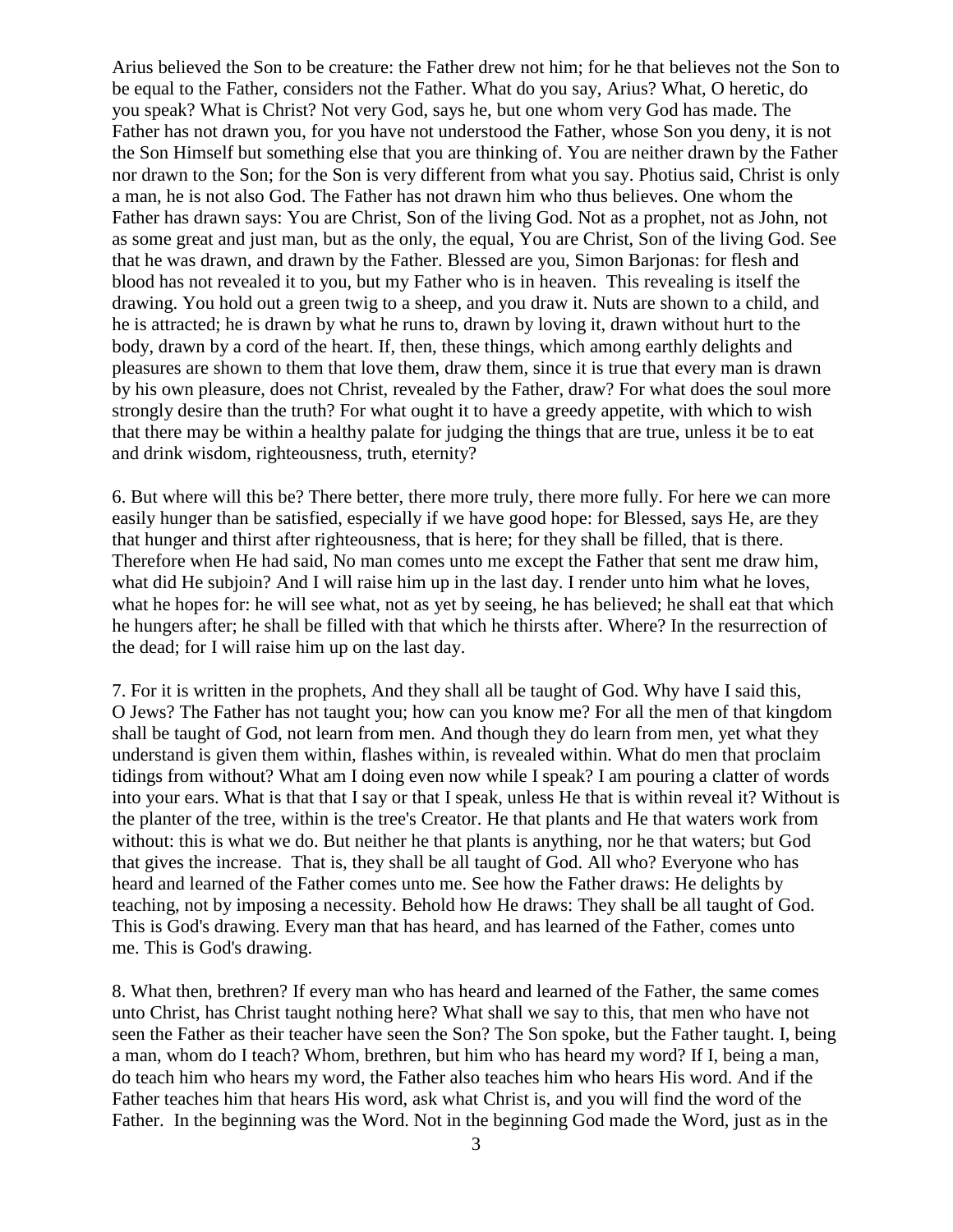beginning God made the heaven and the earth. Behold how that He is not a creature. Learn to be drawn to the Son by the Father: that the Father may teach you, hear His Word. What Word of Him, do you say, do I hear? In the beginning was the Word (it is not was made, but was), and the Word was with [God,](http://www.newadvent.org/cathen/06608a.htm) and the Word was God. How can men abiding in the flesh hear such a Word? The [Word](http://www.newadvent.org/cathen/09328a.htm) was [made flesh,](http://www.newadvent.org/cathen/07706b.htm) and dwelt among us.

9. He Himself explains this also, and shows us His meaning when He said, He that has heard and learned of the Father comes unto me. He immediately subjoined what we were able to conceive: Not that any man has seen the [Father,](http://www.newadvent.org/cathen/06608a.htm) save he who is of [God,](http://www.newadvent.org/cathen/06608a.htm) he has seen the Father. What is that which He says? I have seen the [Father,](http://www.newadvent.org/cathen/06608a.htm) you have not seen the Father; and yet ye come not unto me unless you are drawn by the Father. And what is it for you to be drawn by the Father but to learn of the Father? What is to learn of the Father but to hear of the Father? What is to hear of the Father but to hear the Word of the Father— that is, to hear me? In case, therefore, when I say to you, Every man that has heard and learned of the [Father,](http://www.newadvent.org/cathen/06608a.htm) you should say within yourselves, But we have never seen the [Father,](http://www.newadvent.org/cathen/06608a.htm) how could we learn of the Father? Hear from myself: Not that any man has seen the [Father,](http://www.newadvent.org/cathen/06608a.htm) save He who is of [God,](http://www.newadvent.org/cathen/06608a.htm) He has seen the Father. I [know](http://www.newadvent.org/cathen/08673a.htm) the [Father,](http://www.newadvent.org/cathen/06608a.htm) I am from Him; but in that manner in which the Word is from Him where the Word is, not that which sounds and passes away, but that which remains with the speaker and attracts the hearer.

10. Let what follows admonish us: Verily, verily, I say unto you, he that [believes](http://www.newadvent.org/cathen/02408b.htm) in me has [eternal](http://www.newadvent.org/cathen/05551b.htm) life. He willed to reveal Himself, what He was: He might have said in brief, He that [believes](http://www.newadvent.org/cathen/02408b.htm) in me has me. For Christ is Himself [true](http://www.newadvent.org/cathen/15073a.htm) God and [eternal](http://www.newadvent.org/cathen/05551b.htm) life. Therefore, he that [believes](http://www.newadvent.org/cathen/02408b.htm) in me, says He, goes into me; and he that goes into me, has me. But what is the meaning of to have me? To have [eternal](http://www.newadvent.org/cathen/05551b.htm) life. Eternal life took death upon itself; [eternal](http://www.newadvent.org/cathen/05551b.htm) life willed to die; but of you, not of itself; of you it received that whereby it may die in your behalf. Of men, indeed, He took flesh, but yet not in the manner of men. For having His Father in heaven, He chose a mother on earth; both there begotten without mother, and here born without father. Accordingly, life took upon itself death, that life might slay death. For he that [believes](http://www.newadvent.org/cathen/02408b.htm) in me, says He, has [eternal](http://www.newadvent.org/cathen/05551b.htm) life: not what is open, but what is hid. For [eternal](http://www.newadvent.org/cathen/05551b.htm) life is the Word, that in the beginning was with [God,](http://www.newadvent.org/cathen/06608a.htm) and the Word was [God,](http://www.newadvent.org/cathen/06608a.htm) and the life was the light of men. The same [eternal](http://www.newadvent.org/cathen/05551b.htm) life gave [eternal](http://www.newadvent.org/cathen/05551b.htm) life also to the flesh which it assumed. He came to die; but on the third day He rose again. Between the Word taking flesh and the flesh rising again, death which came between was consumed.

11. I am, says He, the bread of life. And what was the source of their [pride?](http://www.newadvent.org/cathen/12405a.htm) Your fathers, says He, did eat manna in the wilderness, and are dead. What is it whereof you are [proud?](http://www.newadvent.org/cathen/12405a.htm) They ate manna, and are dead. Why they ate and are dead? Because they [believed](http://www.newadvent.org/cathen/02408b.htm) that which they saw; what they saw not, they did not understand. Therefore were they your fathers, because you are like them. For so far, my brethren, as relates to this visible corporeal death, do not we too die who eat the bread that comes down from heaven? They died just as we shall die, so far, as I said, as relates to the visible and carnal death of this body. But so far as relates to that death, concerning which the Lord warns us by [fear,](http://www.newadvent.org/cathen/06021a.htm) and in which their fathers died: [Moses](http://www.newadvent.org/cathen/10596a.htm) ate manna, [Aaron](http://www.newadvent.org/cathen/01003a.htm) ate manna, Phinehas ate manna, and many ate manna, who were pleasing to the Lord, and they are not dead. Why? Because they understood the visible food spiritually, hungered spiritually, tasted spiritually, that they might be filled spiritually. For even we at this day receive visible food: but the sacrament is one thing, the [virtue](http://www.newadvent.org/cathen/15472a.htm) of the sacrament another. How many do receive at the altar and die, and die indeed by receiving? Whence the apostle says, Eats and drinks judgment to himself. For it was not the mouthful given by the Lord that was the poison to Judas. And yet he took it; and when he took it, the enemy entered into him: not because he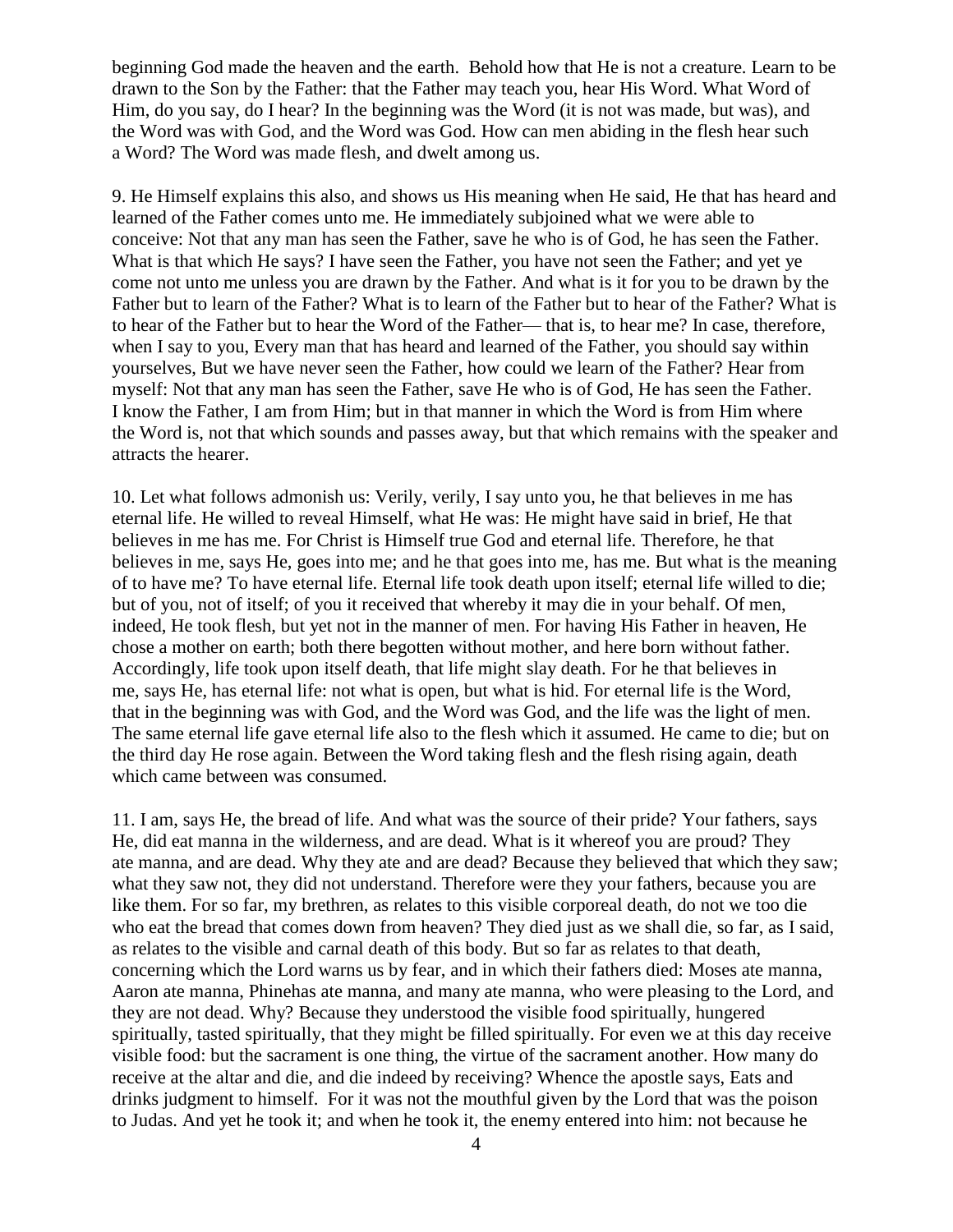received an [evil](http://www.newadvent.org/cathen/05649a.htm) thing, but because he being [evil](http://www.newadvent.org/cathen/05649a.htm) received a good thing in an [evil](http://www.newadvent.org/cathen/05649a.htm) way. See ye then, brethren, that you eat the heavenly bread in a spiritual sense; bring innocence to the altar. Though your [sins](http://www.newadvent.org/cathen/14004b.htm) are daily, at least let them not be deadly. Before ye approach the altar, consider well what you are to say: Forgive us our debts, even as we forgive our debtors. You forgive, it shall be forgiven you: approach in peace, it is bread, not poison. But see whether you forgive, for if you do not forgive, you lie, and lie to Him whom you cannot deceive. You can lie to [God,](http://www.newadvent.org/cathen/06608a.htm) but you cannot deceive God. He [knows](http://www.newadvent.org/cathen/08673a.htm) what you do. He sees you within, examines you within, inspects within, judges within, and within He either condemns or crowns. But the fathers of these [Jews](http://www.newadvent.org/cathen/08399a.htm) were [evil](http://www.newadvent.org/cathen/05649a.htm) fathers of [evil](http://www.newadvent.org/cathen/05649a.htm) sons, unbelieving fathers of unbelieving sons, murmuring fathers of murmurers. For in no other thing is that people said to have offended the Lord more than in murmuring against God. And for that reason, the Lord, willing to show those men to be the children of such murmurers, thus begins His address to them: Why murmur ye among yourselves, ye murmurers, children of murmurers? Your fathers did eat manna, and are dead; not because manna was an [evil](http://www.newadvent.org/cathen/05649a.htm) thing, but because they ate it in an [evil](http://www.newadvent.org/cathen/05649a.htm) manner.

12. This is the bread which comes down from heaven. Manna signified this bread; God's altar signified this bread. Those were [sacraments.](http://www.newadvent.org/cathen/13295a.htm) In the signs they were diverse; in the thing which was signified they were alike. Hear the apostle: For I would not that you should be [ignorant,](http://www.newadvent.org/cathen/07648a.htm) brethren, says he, that all our fathers were under the cloud, and all passed through the sea; and were all [baptized](http://www.newadvent.org/cathen/02258b.htm) unto [Moses](http://www.newadvent.org/cathen/10596a.htm) in the cloud and in the sea; and did all eat the same spiritual meat. Of course, the same spiritual meat; for corporally it was another: since they ate manna, we eat another thing; but the spiritual was the same as that which we eat. But our fathers, not the fathers of those [Jews;](http://www.newadvent.org/cathen/08399a.htm) those to whom we are like, not those to whom they were like. Moreover he adds: And did all drink the same spiritual drink. They one kind of drink, we another, but only in the visible form, which, however, signified the same thing in its spiritual [virtue.](http://www.newadvent.org/cathen/15472a.htm) For how was it that they drank the same drink? They drank, says he of the spiritual Rock that followed them, and that Rock was Christ. Thence the bread, thence the drink. The rock was Christ in sign; the real Christ is in the Word and in flesh. And how did they drink? The rock was smitten twice with a rod; the double smiting signified the two wooden beams of the cross. This, then, is the bread that comes down from heaven, that if any man eat thereof, he shall not die. But this is what belongs to the [virtue](http://www.newadvent.org/cathen/15472a.htm) of the sacrament, not to the visible sacrament; he that eats within, not without; who eats in his heart, not who presses with his teeth.

13. I am the living bread, which came down from heaven. For that reason living, because I came down from heaven. The manna also came down from heaven; but the manna was only a shadow, this is the [truth.](http://www.newadvent.org/cathen/15073a.htm) If any man eat of this bread, he shall live forever: and the bread that I will give is my flesh, for the life of the world. When did flesh comprehend this flesh which He called bread? That is called flesh which flesh does not comprehend, and for that reason all the more flesh does not comprehend it, that it is called flesh. For they were terrified at this: they said it was too much for them; they thought it impossible. Is my flesh, says He, for the life of the world. Believers [know](http://www.newadvent.org/cathen/08673a.htm) the body of [Christ,](http://www.newadvent.org/cathen/08374c.htm) if they neglect not to be the body of [Christ.](http://www.newadvent.org/cathen/08374c.htm) Let them become the body of [Christ,](http://www.newadvent.org/cathen/08374c.htm) if they wish to live by the Spirit of [Christ.](http://www.newadvent.org/cathen/08374c.htm) None lives by the Spirit of Christ but the body of [Christ.](http://www.newadvent.org/cathen/08374c.htm) Understand, my brethren, what I mean to say. You are a man; you have both a spirit and a body. I call that a spirit which is called the [soul;](http://www.newadvent.org/cathen/14153a.htm) that whereby it consists that you are a [man,](http://www.newadvent.org/cathen/09580c.htm) for you consist of [soul](http://www.newadvent.org/cathen/14153a.htm) and body. And so you have an invisible spirit and a visible body. Tell me which lives of the other: does your spirit live of your body, or your body of your spirit? Every man that lives can answer; and he that cannot answer this, I [know](http://www.newadvent.org/cathen/08673a.htm) not whether he lives: what does every man that lives answer? My body, of course, lives by my spirit. Would you then also live by the Spirit of [Christ.](http://www.newadvent.org/cathen/08374c.htm) Be in the body of [Christ.](http://www.newadvent.org/cathen/08374c.htm) For surely my body does not live by your spirit. My body lives by my spirit, and your body by your spirit. The body of Christ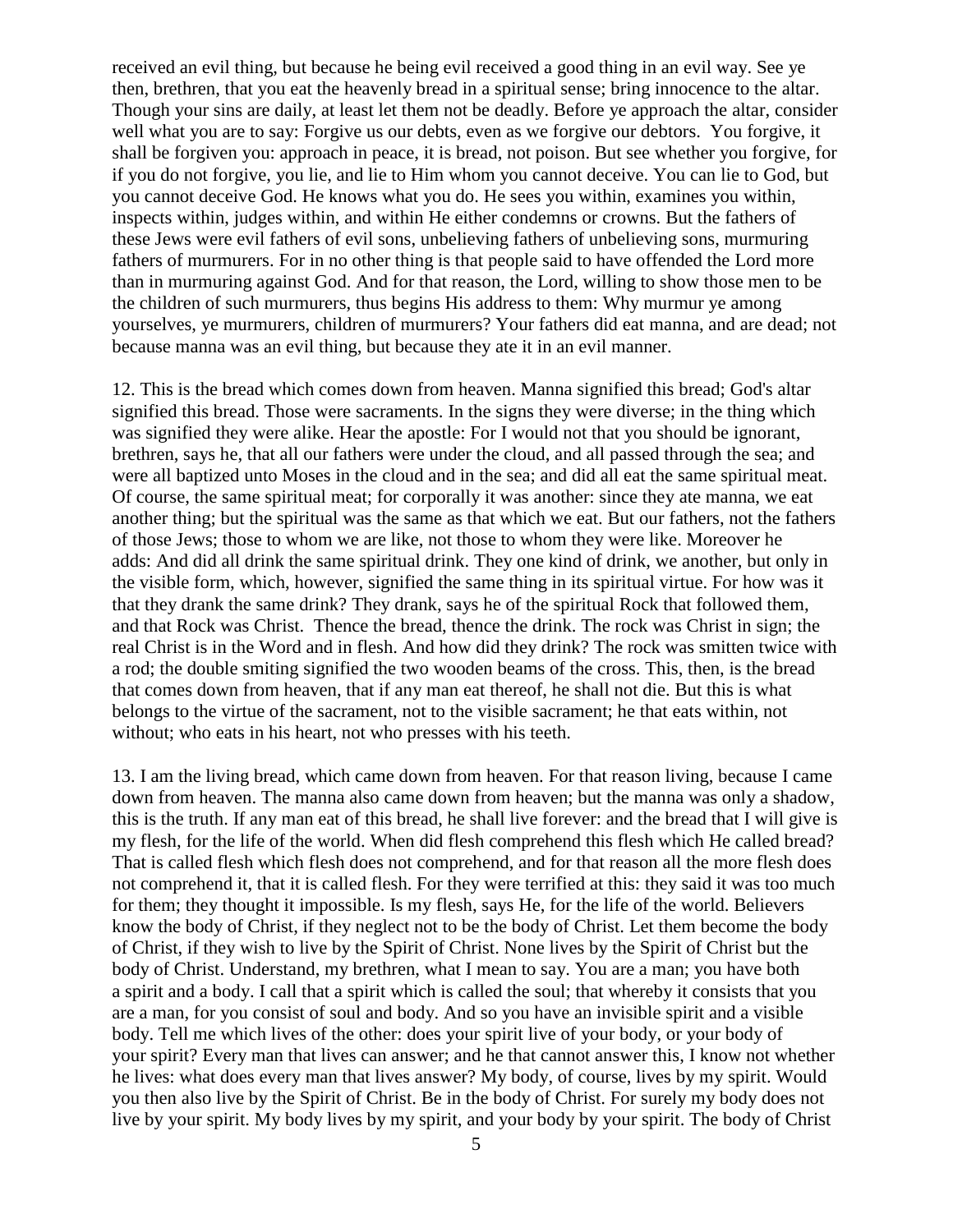cannot live but by the Spirit of [Christ.](http://www.newadvent.org/cathen/08374c.htm) It is for this that the [Apostle Paul,](http://www.newadvent.org/cathen/11567b.htm) expounding this bread, says: One bread, says he, we being many are one body. O [mystery](http://www.newadvent.org/cathen/10662a.htm) of [piety!](http://www.newadvent.org/cathen/12748a.htm) O sign of unity! O bond of charity! He that would live has where to live, has whence to live. Let him draw near, let him [believe;](http://www.newadvent.org/cathen/02408b.htm) let him be embodied, that he may be made to live. Let him not shrink from the compact of members; let him not be a rotten member that deserves to be cut off; let him not be a deformed member whereof to be ashamed; let him be a fair, fit, and sound member; let him cleave to the body, live for God by [God:](http://www.newadvent.org/cathen/06608a.htm) now let him labor on earth, that hereafter he may reign in heaven.

14. The [Jews,](http://www.newadvent.org/cathen/08399a.htm) therefore, strove among themselves, saying, How can this man give us his flesh to eat? They strove, and that among themselves, since they understood not, neither wished to take the bread of concord: for they who eat such bread do not strive with one another; for we being many are one bread, one body. And by this bread, [God](http://www.newadvent.org/cathen/06608a.htm) makes people of one sort to dwell in a house.

15. But that which they ask, while striving among themselves, namely, how the Lord can give His flesh to be eaten, they do not immediately hear: but further it is said to them, Verily, verily, I say unto you, except you eat the flesh of the [Son of man,](http://www.newadvent.org/cathen/14144a.htm) and drink His blood, you will have no life in you. How, indeed, it may be eaten, and what may be the mode of eating this bread, you are [ignorant](http://www.newadvent.org/cathen/07648a.htm) of; nevertheless, except you eat the flesh of the [Son of man,](http://www.newadvent.org/cathen/14144a.htm) and drink His blood, you will not have life in you. He spoke these words, not certainly to corpses, but to living men. Whereupon, lest they, understanding it to mean this life, should strive about this thing also, He going on added, Whoso eats my flesh, and drinks my blood, has [eternal](http://www.newadvent.org/cathen/05551b.htm) life. Wherefore, he that eats not this bread, nor drinks this blood, has not this life; for men can have temporal life without that, but they can no ways have [eternal](http://www.newadvent.org/cathen/05551b.htm) life. He then that eats not His flesh, nor drinks His blood, has no life in him; and he that eats His flesh, and drinks His blood, has life. This epithet, *[eternal](http://www.newadvent.org/cathen/05551b.htm)*, which He used, answers to both. It is not so in the case of that food which we take for the purpose of sustaining this temporal life. For he who will not take it shall not live, nor yet shall he who will take it live. For very many, even who have taken it, die; it may be by old age, or by disease, or by some other casualty. But in this food and drink, that is, in the body and blood of the Lord, it is not so. For both he that does not take it has no life, and he that does take it has life, and that indeed [eternal](http://www.newadvent.org/cathen/05551b.htm) life. And thus He would have this meat and drink to be understood as meaning the fellowship of His own body and members, which is the [holy](http://www.newadvent.org/cathen/07386a.htm) Church in his [predestinated,](http://www.newadvent.org/cathen/12378a.htm) and called, and justified, and [glorified](http://www.newadvent.org/cathen/06585a.htm) [saints](http://www.newadvent.org/cathen/04171a.htm) and [believers.](http://www.newadvent.org/cathen/05769a.htm) Of these, the first is already effected, namely, [predestination;](http://www.newadvent.org/cathen/12378a.htm) the second and third, that is, the vocation and justification, have taken place, are taking place, and will take place; but the fourth, namely, the glorifying, is at present in hope; but a thing future in realization. The sacrament of this thing, namely, of the unity of the body and blood of [Christ,](http://www.newadvent.org/cathen/08374c.htm) is prepared on the Lord's table in some places daily, in some places at certain intervals of days, and from the Lord's table it is taken, by some to life, by some to destruction: but the thing itself, of which it is the sacrament, is for every man to life, for no man to destruction, whosoever shall have been a partaker thereof.

16. But lest they should suppose that [eternal](http://www.newadvent.org/cathen/05551b.htm) life was promised in this meat and drink in such manner that they who should take it should not even now die in the body, He condescended to meet this thought; for when He had said, He that eats my flesh, and drinks my blood, has [eternal](http://www.newadvent.org/cathen/05551b.htm) life, He immediately subjoined, and I will raise him up on the last day. That meanwhile, according to the [Spirit,](http://www.newadvent.org/cathen/07409a.htm) he may have [eternal](http://www.newadvent.org/cathen/05551b.htm) life in that rest into which the spirits of the [saints](http://www.newadvent.org/cathen/04171a.htm) are received; but as to the body, he shall not be defrauded of its [eternal](http://www.newadvent.org/cathen/05551b.htm) life, but, on the contrary, he shall have it in the resurrection of the dead at the last day.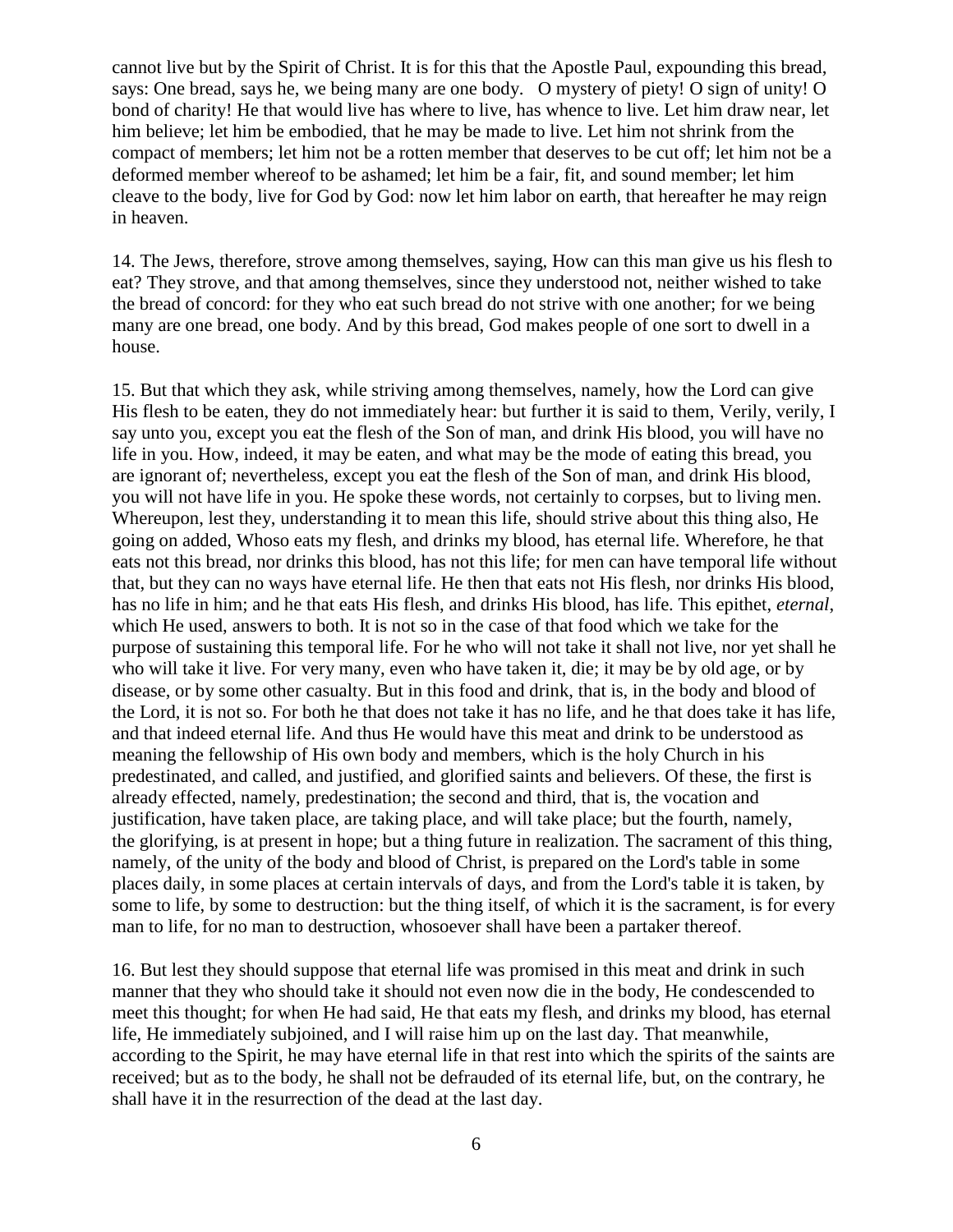17. For my flesh, says He, is meat indeed, and my blood is drink indeed. For while by meat and drink men seek to attain to this, neither to hunger nor thirst, there is nothing that [truly](http://www.newadvent.org/cathen/15073a.htm) affords this, except this meat and drink, which does render them by whom it is taken [immortal](http://www.newadvent.org/cathen/07687a.htm) and incorruptible; that is, the very fellowship of the [saints,](http://www.newadvent.org/cathen/04171a.htm) where will be peace and unity, full and perfect. Therefore, indeed, it is, even as men of God understood this before us, that [our Lord](http://www.newadvent.org/cathen/08374c.htm)  [Jesus Christ](http://www.newadvent.org/cathen/08374c.htm) has pointed our minds to His body and blood in those things, which from being many are reduced to some one thing. For a unity is formed by many grains forming together; and another unity is effected by the clustering together of many berries.

18. In a word, He now explains how that which He speaks of comes to pass, and what it is to eat His body and to drink His blood. He that eats my flesh, and drinks my blood, dwells in me, and I in him. This it is, therefore, for a man to eat that meat and to drink that drink, to dwell in [Christ,](http://www.newadvent.org/cathen/08374c.htm) and to have Christ dwelling in him. Consequently, he that dwells not in [Christ,](http://www.newadvent.org/cathen/08374c.htm) and in whom Christ dwells not, doubtless neither eats His flesh nor drinks His blood, but rather does he eat and drink the sacrament of so great a thing to his own judgment, because he, being unclean, has presumed to come to the [sacraments](http://www.newadvent.org/cathen/13295a.htm) of [Christ,](http://www.newadvent.org/cathen/08374c.htm) which no man takes worthily except he that is pure: of such it is said, Blessed are the pure in heart, for they shall see God.

19. As the living Father has sent me, says He, and I live by the Father; so he that eats me, even he shall live by me. He says not: As I eat the [Father,](http://www.newadvent.org/cathen/06608a.htm) and live by the Father; so he that eats me, the same shall live by me. For the [Son,](http://www.newadvent.org/cathen/14142b.htm) who was begotten equal, does not become better by participation of the Father; just as we are made better by participation of the [Son,](http://www.newadvent.org/cathen/14142b.htm) through the unity of His body and blood, which thing that eating and drinking signifies. We live then by Him, by eating Him; that is, by receiving Himself as the [eternal](http://www.newadvent.org/cathen/05551b.htm) life, which we did not have from ourselves. Himself, however, lives by the [Father,](http://www.newadvent.org/cathen/06608a.htm) being sent by Him, because He emptied Himself, being made [obedient](http://www.newadvent.org/cathen/11181c.htm) even unto the death of the cross. For if we take this declaration, I live by the [Father,](http://www.newadvent.org/cathen/06608a.htm) according to that which He says in another place, The Father is greater than I; just as we, too, live by Him who is greater than we; this results from His being sent. The sending is in fact the emptying of Himself, and His taking upon Him the form of a servant: and this is rightly understood, while also the Son's equality of nature with the Father is preserved. For the Father is greater than the Son as man, but He has the Son as God equal—while the same is both [God](http://www.newadvent.org/cathen/06608a.htm) and [man,](http://www.newadvent.org/cathen/09580c.htm) [Son of God](http://www.newadvent.org/cathen/14142b.htm) and [Son of man,](http://www.newadvent.org/cathen/14144a.htm) one Christ Jesus. To this effect, if these words are rightly understood, He spoke thus: As the living Father has sent me, and I live by the Father; so he that eats me, even he shall live by me: just as if He were to say, My emptying of myself (in that He sent me) effected that I should live by the Father; that is, should refer my life to Him as the greater; but that any should live by me is effected by that participation in which he eats me. Therefore, I being humbled, do live by the [Father,](http://www.newadvent.org/cathen/06608a.htm) man being raised up, lives by me. But if it was said, I live by the [Father,](http://www.newadvent.org/cathen/06608a.htm) so as to mean, that He is of the [Father,](http://www.newadvent.org/cathen/06608a.htm) not the Father of Him, it was said without detriment to His equality. And yet further, by saying, And he that eats me, even he shall live by me, He did not signify that His own equality was the same as our equality, but He thereby showed the [grace](http://www.newadvent.org/cathen/06689a.htm) of the Mediator.

20. This is the bread that comes down from heaven; that by eating it we may live, since we cannot have [eternal](http://www.newadvent.org/cathen/05551b.htm) life from ourselves. Not, says He, as your fathers did eat manna, and are dead: he that eats this bread shall live forever. That those fathers are dead, He would have to be understood as meaning, that they do not live forever. For even they who eat Christ shall certainly die temporally; but they live forever, because Christ is [eternal](http://www.newadvent.org/cathen/05551b.htm) life.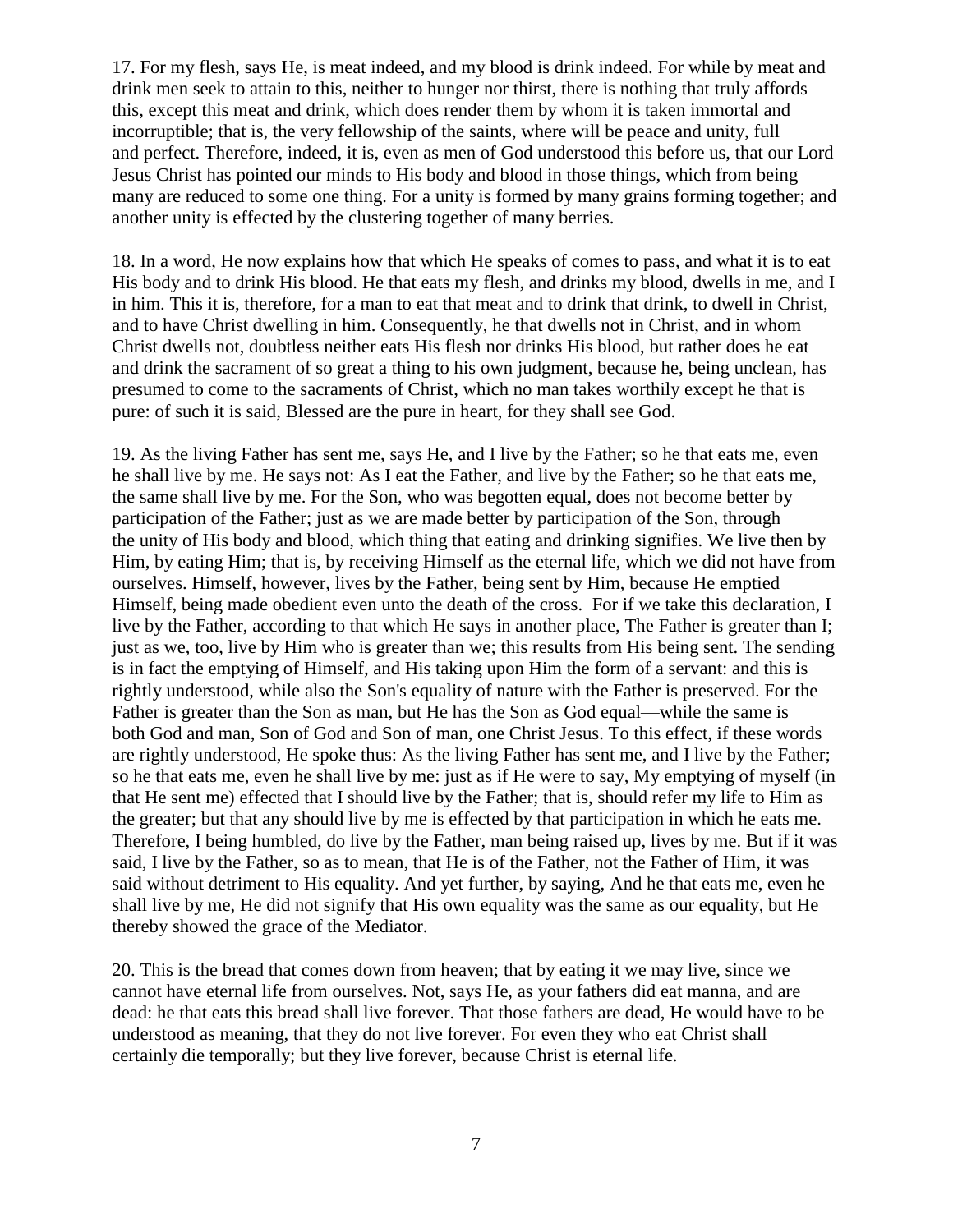## **St. John Damascene**

## **Exposition of the Faith, Book IV, 12-13**

12. It is not without reason or by chance that we worship towards the East. But seeing that we are composed of a visible and an invisible nature, that is to say, of a nature partly of spirit and partly of sense, we render also a twofold worship to the Creator; just as we sing both with our spirit and our bodily lips, and are [baptized](http://www.newadvent.org/cathen/02258b.htm) with both water and Spirit, and are united with the Lord in a twofold manner, being sharers in the [mysteries](http://www.newadvent.org/cathen/10662a.htm) and in the [grace](http://www.newadvent.org/cathen/06689a.htm) of the Spirit.

Since, therefore, God is spiritual light, and Christ is called in the [Scriptures](http://www.newadvent.org/bible/index.html) Sun of Righteousness and Dayspring , the East is the direction that must be assigned to His worship. For everything good must be assigned to Him from Whom every good thing arises. Indeed the divine David also says, *Sing unto [God,](http://www.newadvent.org/cathen/06608a.htm) you kingdoms of the earth: O sing praises unto the Lord: to Him that rides upon the Heavens of heavens towards the East*. Moreover the [Scripture](http://www.newadvent.org/bible/index.html) also says, *And God planted a garden eastward in [Eden;](http://www.newadvent.org/cathen/14519a.htm) and there He put the man whom He had formed*: and when he had transgressed His command He expelled him and made him to dwell over against the delights of Paradise , which clearly is the West. So, then, we worship God seeking and striving after our old fatherland. Moreover the tent of [Moses](http://www.newadvent.org/cathen/10596a.htm) had its veil and mercy seat towards the East. Also the [tribe of Judah](http://www.newadvent.org/cathen/08536a.htm) as the most precious pitched their camp on the East. Also in the celebrated temple of Solomon the Gate of the Lord was placed eastward. Moreover Christ, when He hung on the Cross, had His face turned towards the West, and so we worship, striving after Him. And when He was received again into [Heaven](http://www.newadvent.org/cathen/07170a.htm) He was borne towards the East, and thus His [apostles](http://www.newadvent.org/cathen/01626c.htm) worship Him, and thus He will come again in the way in which they beheld Him going towards [Heaven;](http://www.newadvent.org/cathen/07170a.htm) as the Lord Himself said, *As the lightning comes out of the East and shines even unto the West, so also shall the coming of the [Son of Man](http://www.newadvent.org/cathen/14144a.htm) be*. So, then, in expectation of His coming we worship towards the East. But this tradition of the [apostles](http://www.newadvent.org/cathen/01626c.htm) is unwritten. For much that has been handed down to us by tradition is unwritten.

13. God Who is [good](http://www.newadvent.org/cathen/06636b.htm) and altogether good and more than good, Who is goodness throughout, by reason of the exceeding riches of His goodness did not suffer Himself, that is His nature, only to be good, with no other to participate therein, but because of this He made first the spiritual and heavenly powers: next the visible and sensible [universe:](http://www.newadvent.org/cathen/15183a.htm) next man with his spiritual and sentient nature. All things, therefore, which he made, share in His goodness in respect of their [existence.](http://www.newadvent.org/cathen/05543b.htm) For He Himself is [existence](http://www.newadvent.org/cathen/05543b.htm) to all, since all things that are, are in Him, not only because it was He that brought them out of nothing into being, but because His energy preserves and maintains all that He made: and in special the living creatures. For both in that they exist and in that they enjoy life they share in His goodness. But in [truth](http://www.newadvent.org/cathen/15073a.htm) those of them that have reason have a still greater share in that, both because of what has been already said and also because of the very reason which they possess. For they are somehow more dearly akin to Him, even though He is incomparably higher than they.

Man, however, being endowed with reason and [free will,](http://www.newadvent.org/cathen/06259a.htm) received the power of continuous union with God through his own choice, if indeed he should abide in goodness, that is in [obedience](http://www.newadvent.org/cathen/11181c.htm) to his Maker. Since, however, he transgressed the command of his Creator and became liable to death and corruption, the Creator and Maker of our race, because of His bowels of compassion, took on our likeness, becoming man in all things but without [sin,](http://www.newadvent.org/cathen/14004b.htm) and was united to our nature. For since He bestowed on us His own image and His own spirit and we did not keep them safe, He took Himself a share in our poor and weak nature, in order that He might cleanse us and make us incorruptible, and establish us once more as partakers of His divinity.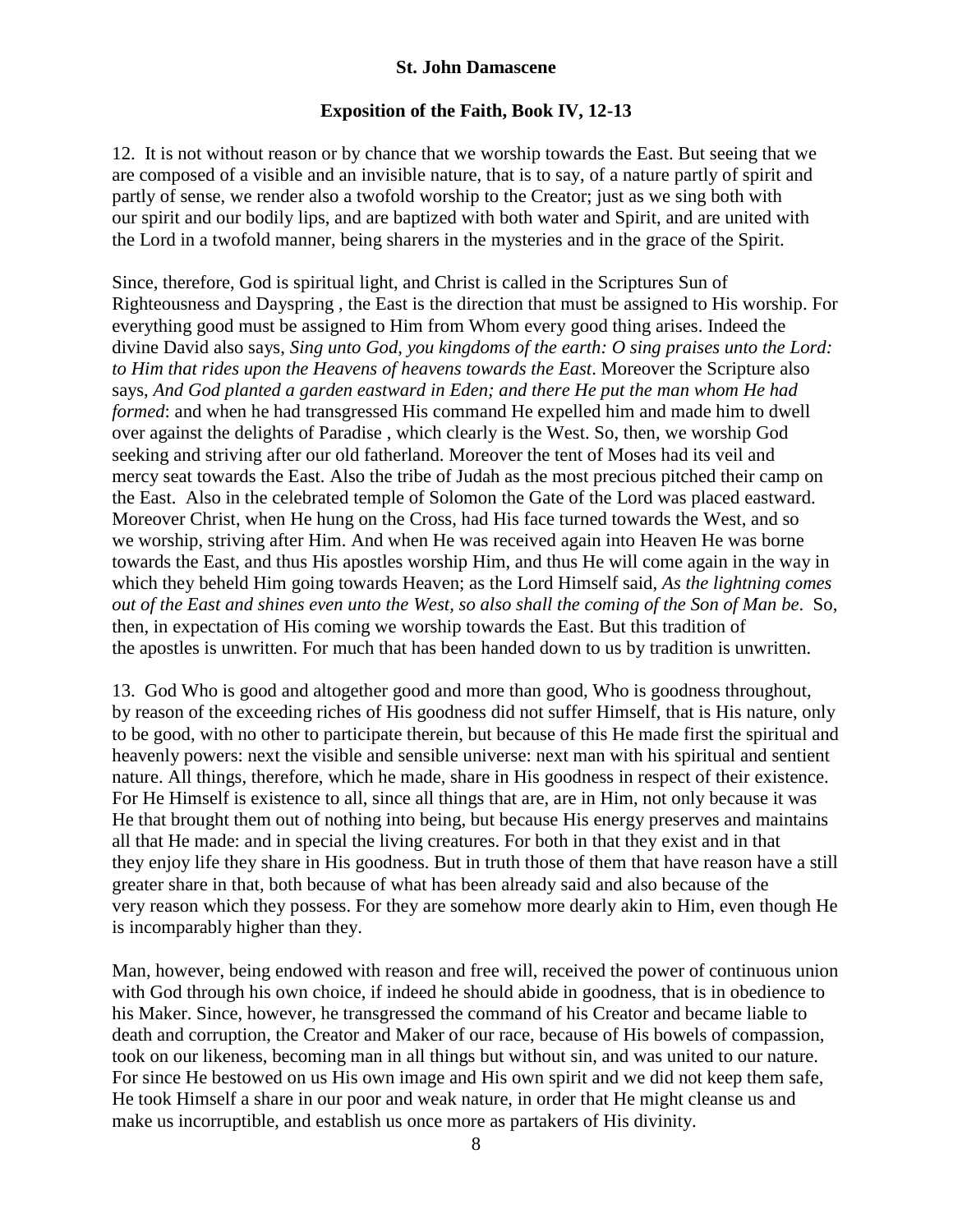For it was fitting that not only the [first-fruits](http://www.newadvent.org/cathen/06082a.htm) of our nature should partake in the higher good but every man who wished it, and that a second birth should take place and that the nourishment should be new and suitable to the birth and thus the measure of perfection be attained. Through His birth, that is, His [incarnation,](http://www.newadvent.org/cathen/07706b.htm) and [baptism](http://www.newadvent.org/cathen/02258b.htm) and passion and resurrection, He delivered our nature from the [sin](http://www.newadvent.org/cathen/14004b.htm) of our first parent and death and corruption, and became the [first-fruits](http://www.newadvent.org/cathen/06082a.htm) of the resurrection, and made Himself the way and image and pattern, in order that we, too, following in His footsteps, may become by adoption what He is Himself by nature, sons and heirs of [God](http://www.newadvent.org/cathen/06608a.htm) and joint heirs with Him. He gave us therefore, as I said, a second birth in order that, just as we who are born of [Adam](http://www.newadvent.org/cathen/01129a.htm) are in his image and are the heirs of the curse and corruption, so also being born of Him we may be in His likeness and heirs of His incorruption and blessing and [glory.](http://www.newadvent.org/cathen/06585a.htm)

Now seeing that this [Adam](http://www.newadvent.org/cathen/01129a.htm) is spiritual, it was meet that both the birth and likewise the food should be spiritual too, but since we are of a double and compound nature, it is meet that both the birth should be double and likewise the food compound. We were therefore given a birth by water and Spirit: I mean, by the [holy](http://www.newadvent.org/cathen/07386a.htm) [baptism](http://www.newadvent.org/cathen/02258b.htm) : and the food is the very bread of life, [our Lord](http://www.newadvent.org/cathen/08374c.htm)  [Jesus Christ,](http://www.newadvent.org/cathen/08374c.htm) Who came down from heaven. For when He was about to take on Himself a [voluntary](http://www.newadvent.org/cathen/15506a.htm) death for our sakes, on the night on which He gave Himself up, He laid a new covenant on His [holy](http://www.newadvent.org/cathen/07386a.htm) [disciples](http://www.newadvent.org/cathen/05029a.htm) and [apostles,](http://www.newadvent.org/cathen/01626c.htm) and through them on all who [believe](http://www.newadvent.org/cathen/02408b.htm) in Him. In the upper chamber, then, of [holy](http://www.newadvent.org/cathen/07386a.htm) and illustrious Sion, after He had eaten the ancient [Passover](http://www.newadvent.org/cathen/11512b.htm) with His [disciples](http://www.newadvent.org/cathen/05029a.htm) and had fulfilled the ancient covenant, He washed His [disciples'](http://www.newadvent.org/cathen/05029a.htm) feet in token of the [holy](http://www.newadvent.org/cathen/07386a.htm) [baptism.](http://www.newadvent.org/cathen/02258b.htm) Then having broken bread He gave it to them saying, *Take, eat, this is My body broken for you for the remission of [sins](http://www.newadvent.org/cathen/14004b.htm)*. Likewise also He took the cup of wine and water and gave it to them saying, *Drink ye all of it: for this is My blood, the blood of the [New Testament](http://www.newadvent.org/cathen/14530a.htm)  which is shed for you for the remission of [sins.](http://www.newadvent.org/cathen/14004b.htm) This do ye in remembrance of Me. For as often as you eat this bread and drink this cup, you do show the death of the [Son of man and confess His](http://www.newadvent.org/cathen/14144a.htm)  [resurrection](http://www.newadvent.org/cathen/12789a.htm) until He come*.

If then the [Word of God](http://www.newadvent.org/cathen/09328a.htm) is quick and energising, and the Lord did all that He willed ; if He said, Let there be light and there was light, let there be a firmament and there was a firmament ; if the heavens were established by the Word of the Lord and all the host of them by the breath of His mouth ; if the heaven and the earth, water and fire and air and the whole [glory](http://www.newadvent.org/cathen/06585a.htm) of these, and, in truth, this most noble creature, man, were perfected by the Word of the Lord; if [God the Word](http://www.newadvent.org/cathen/09328a.htm) of His own will became man and the pure and undefiled blood of the [holy](http://www.newadvent.org/cathen/07386a.htm) and ever-virginal One made His flesh without the aid of seed , can He not then make the bread His body and the wine and water His blood? He said in the beginning, *Let the earth bring forth grass*, and even until this present day, when the rain comes it brings forth its proper fruits, urged on and strengthened by the divine command. God said, *This is My body*, and *This is My blood, and this do ye in remembrance of Me*. And so it is at His [omnipotent](http://www.newadvent.org/cathen/11251c.htm) command *until He come:* for it was in this sense that He said until He come: and the overshadowing power of the [Holy Spirit](http://www.newadvent.org/cathen/07409a.htm) becomes through the invocation the rain to this new tillage. For just as God made all that He made by the energy of the [Holy Spirit,](http://www.newadvent.org/cathen/07409a.htm) so also now the energy of the Spirit performs those things that are supernatural and which it is not possible to comprehend unless by [faith](http://www.newadvent.org/cathen/05752c.htm) alone. *How shall this be*, said the [holy](http://www.newadvent.org/cathen/07386a.htm) Virgin, *seeing I [know](http://www.newadvent.org/cathen/08673a.htm) not a man?* And the archangel Gabriel answered her: *The [Holy Spirit](http://www.newadvent.org/cathen/07409a.htm) shall come upon you, and the power of the Highest shall overshadow you*. And now you ask, how the bread became Christ's body and the wine and water Christ's blood. And I say unto you, The [Holy Spirit](http://www.newadvent.org/cathen/07409a.htm) is present and does those things which surpass reason and thought.

Further, bread and wine are employed: for God [knows](http://www.newadvent.org/cathen/08673a.htm) man's infirmity: for in general man turns away discontentedly from what is not well-worn by custom: and so with His usual indulgence He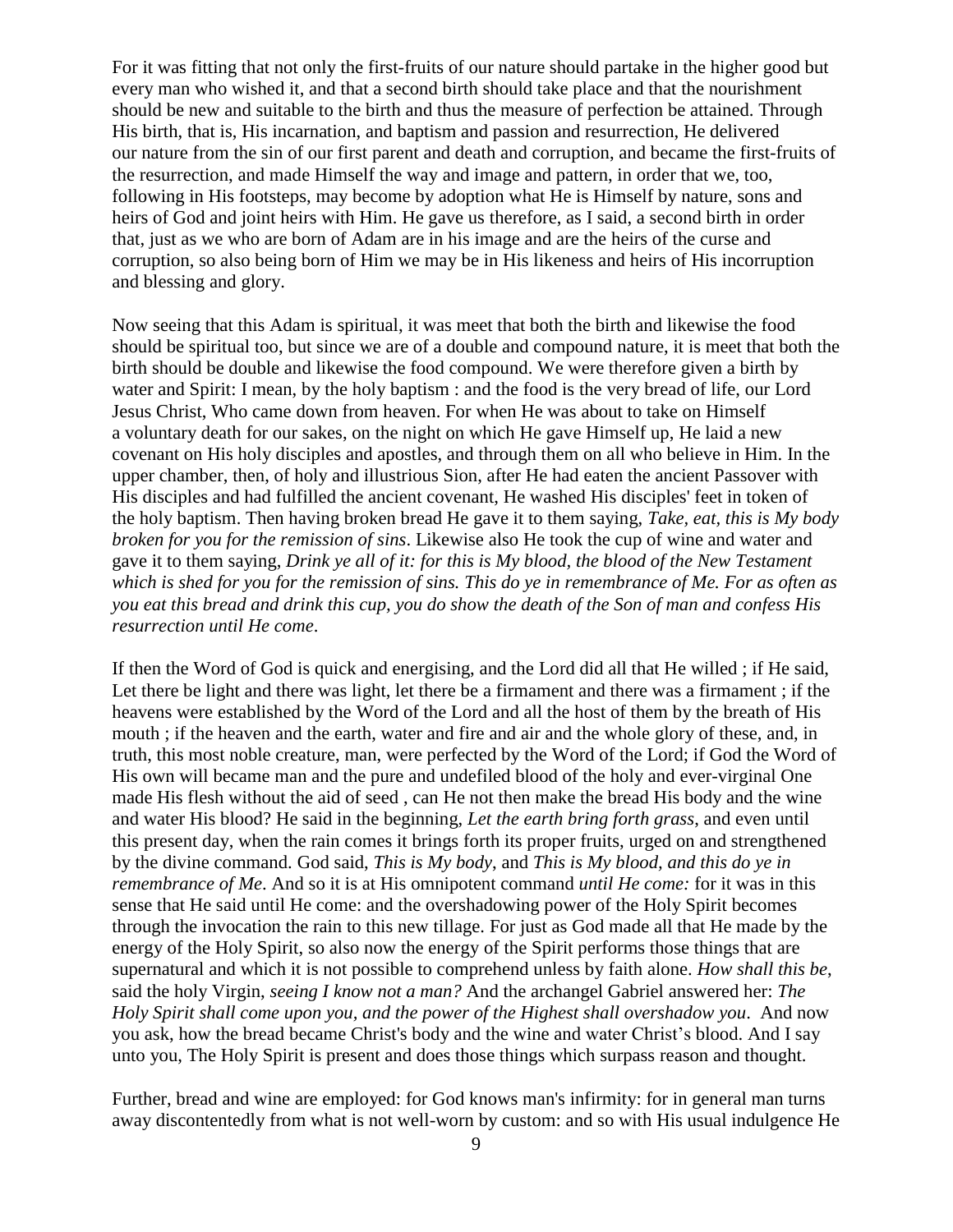performs His supernatural works through familiar objects: and just as, in the case of [baptism,](http://www.newadvent.org/cathen/02258b.htm) since it is man's custom to wash himself with water and anoint himself with oil, He connected the [grace](http://www.newadvent.org/cathen/06689a.htm) of the Spirit with the oil and the water and made it the water of regeneration, in like manner since it is man's custom to eat and to drink water and wine , He connected His divinity with these and made them His body and blood in order that we may rise to what is supernatural through what is familiar and natural.

The body which is born of the [holy](http://www.newadvent.org/cathen/07386a.htm) Virgin is in [truth](http://www.newadvent.org/cathen/15073a.htm) body united with divinity, not that the body which was received up into the heavens descends, but that the bread itself and the wine are changed into God's body and blood. But if you enquire how this happens, it is enough for you to learn that it was through the [Holy Spirit,](http://www.newadvent.org/cathen/07409a.htm) just as the Lord took on Himself flesh that subsisted in Him and was born of the [holy](http://www.newadvent.org/cathen/07386a.htm) [Mother of God](http://www.newadvent.org/cathen/15464b.htm) through the Spirit. And we [know](http://www.newadvent.org/cathen/08673a.htm) nothing further save that the [Word of God](http://www.newadvent.org/cathen/09328a.htm) is [true](http://www.newadvent.org/cathen/15073a.htm) and energises and is [omnipotent,](http://www.newadvent.org/cathen/11251c.htm) but the manner of this cannot be searched out. But one can put it well thus, that just as in nature the bread by the eating and the wine and the water by the drinking are changed into the body and blood of the eater and drinker, and do not become a different body from the former one, so the bread of the table and the wine and water are supernaturally changed by the invocation and presence of the [Holy](http://www.newadvent.org/cathen/07409a.htm)  [Spirit](http://www.newadvent.org/cathen/07409a.htm) into the body and blood of [Christ,](http://www.newadvent.org/cathen/08374c.htm) and are not two but one and the same.

Wherefore to those who partake worthily with [faith,](http://www.newadvent.org/cathen/05752c.htm) it is for the remission of [sins](http://www.newadvent.org/cathen/14004b.htm) and for life everlasting and for the safeguarding of [soul](http://www.newadvent.org/cathen/14153a.htm) and body; but to those who partake unworthily without [faith,](http://www.newadvent.org/cathen/05752c.htm) it is for chastisement and punishment, just as also the death of the Lord became to those who [believe](http://www.newadvent.org/cathen/02408b.htm) life and incorruption for the enjoyment of [eternal](http://www.newadvent.org/cathen/05551b.htm) blessedness, while to those who do not [believea](http://www.newadvent.org/cathen/02408b.htm)nd to the murderers of the Lord it is for everlasting chastisement and punishment.

The bread and the wine are not merely figures of the body and blood of Christ (God forbid!) but the deified body of the Lord itself: for the Lord has said, This is My body, not, this is a figure of My body: and My blood, not, a figure of My blood. And on a previous occasion He had said to the [Jews,](http://www.newadvent.org/cathen/08399a.htm) *Except you eat the flesh of the [Son of Man](http://www.newadvent.org/cathen/14144a.htm) and drink His blood, you have no life in you. For My flesh is meat indeed and My blood is drink indeed.* And again, *He that eats Me, shall live*.

Wherefore with all [fear](http://www.newadvent.org/cathen/06021a.htm) and a pure [conscience](http://www.newadvent.org/cathen/04268a.htm) and certain [faith](http://www.newadvent.org/cathen/05752c.htm) let us draw near and it will assuredly be to us as we [believe,](http://www.newadvent.org/cathen/02408b.htm) doubting nothing. Let us pay homage to it in all purity both of [soul](http://www.newadvent.org/cathen/14153a.htm) and body: for it is twofold. Let us draw near to it with an ardent desire, and with our hands held in the form of the cross let us receive the body of the Crucified One: and let us apply our eyes and lips and brows and partake of the divine coal, in order that the fire of the longing, that is in us, with the additional heat derived from the coal may utterly consume our [sins](http://www.newadvent.org/cathen/14004b.htm) and illumine our hearts, and that we may be inflamed and deified by the participation in the divine fire. Isaiah saw the coal. But coal is not plain wood but wood united with fire: in like manner also the bread of the communion is not plain bread but bread united with divinity. But a body which is united with divinity is not one nature, but has one nature belonging to the body and another belonging to the divinity that is united to it, so that the compound is not one nature but two.

With bread and wine Melchisedek, the [priest](http://www.newadvent.org/cathen/12406a.htm) of the most high [God,](http://www.newadvent.org/cathen/06608a.htm) received [Abraham](http://www.newadvent.org/cathen/01051a.htm) on his return from the slaughter of the [Gentiles.](http://www.newadvent.org/cathen/06422a.htm) That table pre-imaged this mystical table, just as that [priest](http://www.newadvent.org/cathen/12406a.htm) was a type and image of [Christ,](http://www.newadvent.org/cathen/08374c.htm) the [true](http://www.newadvent.org/cathen/15073a.htm) high[-priest.](http://www.newadvent.org/cathen/12406a.htm) *For you are a [priest](http://www.newadvent.org/cathen/12406a.htm) for ever after the order of Melchisedek*. Of this bread the show-bread was an image. This surely is that pure